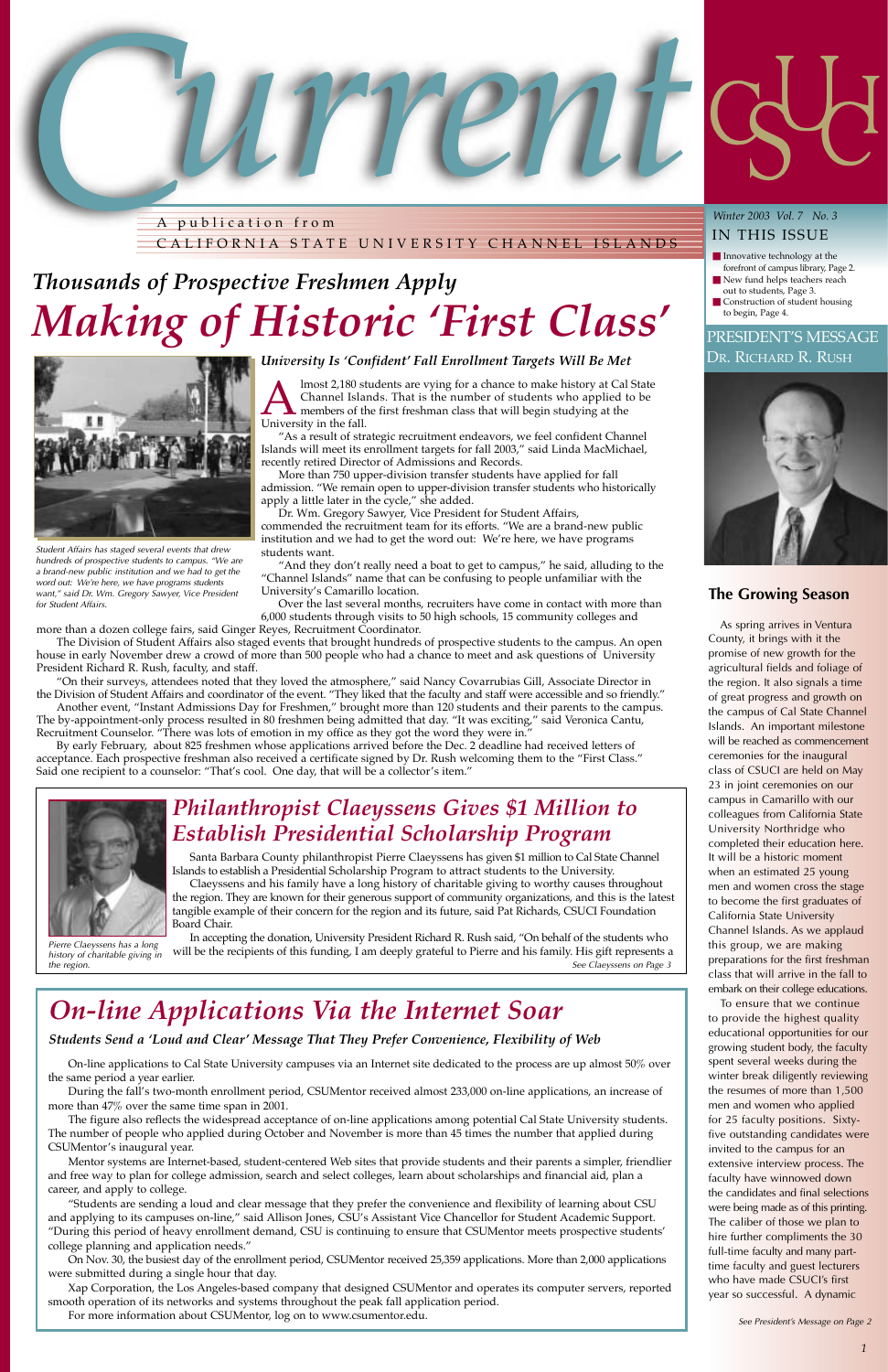Establishing a new library at Cal State Channel Islands creates the unique challenge of offering the latest electronic resources and innovative services while enhancing the traditional importance of the library as a place for student inquiry and learning.

ìDeveloping a library program and services is an exciting adventure," said Paul Adalian, University Librarian. "As we move toward creating new learning environments, the library will continue to build a dynamic collection of books, electronic databases and journals, DVDs, CDs, videocassettes, and other media.<sup>"</sup>

The current library, adjacent to the Bell Tower, provides an attractive environment conducive to research and collaborative study groups. Refurbishing of the adjacent courtyard will expand individual and group study areas and provide students with the largest dedicated outdoor study facility on campus, big enough to accommodate 20 tables and 80 chairs.

The library will feature the latest technology to make the students' academic experiences relevant to the ever-changing career landscape. For example, Verizon Foundation recently donated \$25,000 toward the establishment of a state-of-the-art wireless lab classroom. The donation will be used to purchase a mobile cart complete with 20 laptop computers that can be rolled into classrooms as needed.

Beginning this spring, Adalian will conduct classes on how to use the laptops as a tool to find, evaluate and apply resource information housed on the library shelves as well as on the World Wide Web. The wireless classroom will also be used to teach applications such as PowerPoint, Dreamweaver, and other multimedia programs.  $\emph{``The Verizon grant really expands and enhances the planning and implementation of wireless technology}$ 

not only in the University library but for the entire campus," Adalian said.

As a center of student learning, the library has been designated a digital-teaching library, incorporating up-to-date technologies such as a classroom with wireless Internet access and the latest multimedia applications to create instructional tutorials. The library staff will also teach various computer applications along with developing a collaborative learning environment where students, faculty, and library staff create digital collections.

With all of this wonderful activity, we were certainly concerned that just as we are getting established, severe budget cuts are occurring throughout the state, with an expected \$326 million taken from the Cal State University system budget for 2003-04. This is an addition to unfunded mandatory cost increases of \$78 million this year and a base budget reduction of \$43 million last year. Chancellor Charles Reed understands our need to continue on the successful trajectory that is underway at CSUCI and the need to formalize our fund-raising programs, and we are confident he will take this under consideration as he must determine tough funding cuts to CSU campuses.

The Campus Millennium News Center is another example of an innovative resource that will position the library as a focal point for up-to-the-minute information. During the spring semester, students will be able to access news from the campus and around the world via the center's five-foot plasma touch screen that will be in the lobby of the library. Digital displays of student and faculty projects will also be available at the center.

This summer, construction will begin on the new John Spoor Broome Library, which will be built where the Administration building now stands. The two-story glass and steel structure, designed by renowned architect Norman Foster to blend with the Universityís Spanish-style buildings, is expected to be completed in 2005.

# *Campus Is Alive With Art and Culture*

## PRESIDENT'S MESSAGE, CONT.

curriculum for the fall has been developed, as our campus continues to offer majors in art, biology, business, computer science, English, environmental science and resource management, liberal studies, and mathematics. Two new majors, history and psychology, will be added in the fall semester. In addition, students can continue to complete course work to earn their teaching credentials. Of course, all of this growth on campus means more space will be utilized for classrooms, labs, and faculty offices. Work continues on the new science building, which will be completed in time for the arrival of students this fall. This is the first of many buildings that will form a science complex offering courses with a strong focus on biotechnology.

> Studio Channel Islands Art Center, on the west side of campus, curates exhibits in two major galleries that feature the work of regional and national artists while providing working studio space for more than 30 resident artists. Exhibits change regularly and feature art for sale.

Through March 16, the studio is presenting "The John Nava Tapestry Project," its most significant exhibition yet. The exhibit explains how Nava created the larger-than-life tapestries for the new Cathedral of

Growth also continues in the University Glen housing areas as the next phase of construction starts for faculty and staff housing, and apartments are completed and ready for occupancy. Construction of the first phase of student housing is scheduled to begin in the summer and be completed by fall 2004.

> Several students are enrolled in the first music classes the University is offering this semester, with more classes planned for fall. "These courses are offered for the general student, but they form the core of what I hope will become a full-fledged music program at some point in the future," said Ted Lucas, Chief of Staff.

Finally, another important University milestone occurred early this month, as the first official site visit by the Western Association of Schools and Colleges (WASC) took place. The WASC team began discussions and meetings with faculty, staff, and students toward the eventual accreditation of the campus, which may be completed as early as March 2006. We look forward to their observations and their advice as we work toward this essential goal for our campus and the people of Ventura County.



The arts and culture experienced at Cal State Channel Islands exists not only in the rich history of the architecture and landscape, but also in the academic programs and auxiliary arts organizations. From the University's CSUCI Art Complex building to Studio Channel Islands Art Center operated by local artists, CSUCI remains steadfast in its commitment to supporting the arts in Ventura County.

#### **Art Major, Technology Link**

The Art Program, which takes an interdisciplinary approach, combines traditional art with new technology to give students a broad range of exposure to the visual arts. A state-of-the-art computer lab is equipped with a wide range of digital art and 3-D animation software. Traditional courses in painting, illustration, sculpture, and ceramics are also offered.

By integrating the latest digital technology into the art curriculum, the University can provide students with the expertise for careers in such growing fields as graphic design, digital media art, computer animation, and visual effects, said Jack Reilly, Art Professor and Program Coordinator.

Academics are also strongly emphasized as an important aspect of the art major. In addition to basic art history courses, many interdisciplinary art courses are offered in conjunction with other majors, including innovative topics such as the Business of Art, and Psychology of Art and Artists. Works by students, including large-scale self-portraits and welded-steel sculpture, will be exhibited during March in the CSUCI Library.

#### **Public Partners Contribute**

Two organizations that lease space on the campus also contribute much in the way of visual and performing arts.



saints and information on the tapestry-making process are on display. Recently, the center named a gallery after J. Handel Evans, CSUCI President Emeritus. "We would not be the studio we are today if he had not had the vision of creating an art center on campus, then having the patience and tenacity to stick

The credit is also shared by current University President Richard R. Rush and his staff, who have made "an amazing commitment" to support the arts at CSUCI, Reilly said.

Campus exposure to the performing arts has increased since the Channel Islands Ballet took up residence at CSUCI in September 2000. For 23 years, the

company has promoted the art of ballet in Ventura County, first as a youth dance ensemble for ballet students and now as a company for professional dancers.

"Being offered the opportunity to use the space at CSUCI is an essential factor to our establishment as a professional ballet company in Ventura County," said Yves de Bouteiller, Artistic Director for the Channel Islands Ballet Company. "The space on the University campus allowed us to hire dancers and give them a studio to rehearse."

#### **First Music Classes**

The Channel Islands String Quartet, in its third year, also regularly provides classical music for a number of University events and receptions. Lucas performs in the group with community members Julia South Latimer, Diana Ray-Goodman and Ervin Klinkon.

#### **Cal State Media Arts Festival**

In October, the University hosted the 12th annual Media Arts Festival, a film, video, and new media competition that showcases student work from California State University campuses. John Stewart and Joe Peeples, animation students at CSUCI, were among the 37 finalists. More than 300 students attended the three-day program geared toward helping students become better prepared to work in the entertainment and media industries.

"Just being accepted was great," said Stewart, whose film, "Cube 2," was one of a record number of 180 festival submissions. After Peeples' entry, "Sphere," was screened, he set an even more ambitious goal. "Next year, we plan to win the Rosebud," he said, referring to the festival's first-place award.

# *Innovative Technology at the Forefront of CSUCI Library*



*In a library classroom with wireless Internet access, students will be taught to use laptop computers to navigate their way around the library's collections and the Internet.*



*CSUCI offers a full range of traditional art courses, including painting, sculpture, and ceramics.*

# *Freshman Firsts*

Ryan Weeks and his dad had a plan: Get the application to Cal State Channel Islands completed early and popped in the mail two days before the University started accepting them. Maybe, just maybe, that would earn Ryan a footnote in the Ventura County history books.

#### It worked.

Ryan, 17, of Oak Park, is the first student to seek a spot in CSUCI's first freshman class. The history major is still making final decisions on where he will attend this fall, but his mother had something to say on where her son might go.

"I have a very strong feeling that he will go there," Tina Weeks said. "I just do."

Christopher Alexander, 17, who plans to major in art, was the first freshman admitted. He also wasn't sure if he'd end up at CSUCI but found the idea appealing.

"First of all, it's nearby, so it would be really economical since my family lives in Camarillo," said Christopher. "Second of all, it is just developing, unlike some other programs, this can go many ways at once. If they want to take new technology and use it, they can without much waste."

*The Art Program employs a wide range of digital art and animation software.*

with the planning," said Judy Frazier, the center's executive director.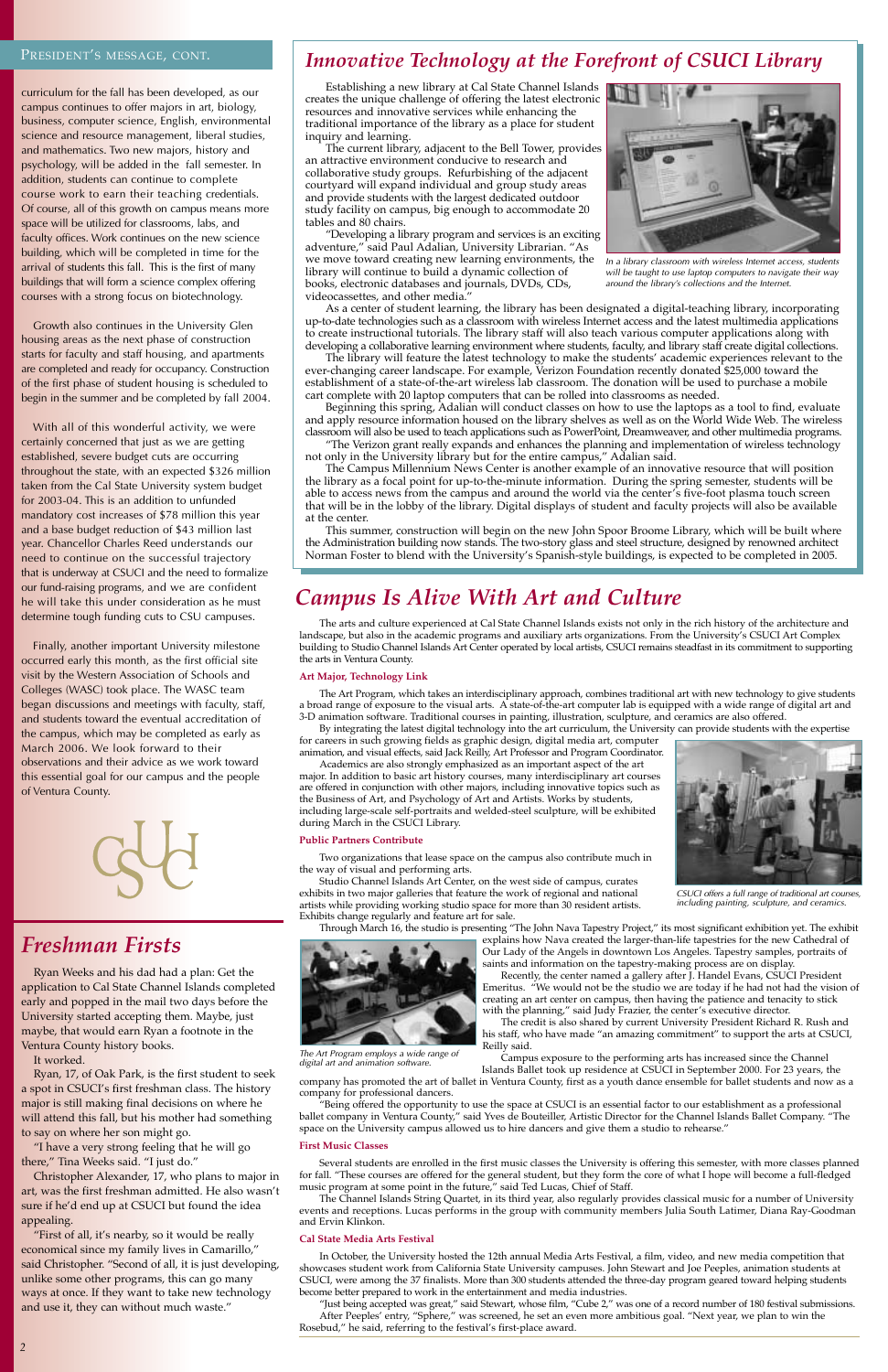"I am very pleased Cal State Channel Islands will be the repository of my professional papers, and I'm looking forward to a long working relationship with the campus," said O'Connell, a member of the State Senate

O'Connell wrote the bill endorsing the establishment of a university in Ventura County at the Camarillo State Hospital site, and his family has championed bringing a public university to the county for more than 30 years. He said he decided to house his archives at the CSUCI campus because of his close local ties and faith in CSUCI as a firstrate institution of higher learning.

from 1994-2002 and the State Assembly from 1982-1994.

O'Connell's archives will be in the Robert J. and Norma M. Lagomarsino Department of Archives and Special Collections in the University Library. O'Connell's archives include bill files, press releases and news clippings.

The best teachers never stop learning — or learning how to reach out to students. That's the philosophy behind a new fund created to support innovative teaching at Cal State Channel Islands.

To design and deliver the best educational programs, CSUCI relies on an outstanding group of faculty dedicated to advancing knowledge and learning in their disciplines. Supporting their work, as teachers and scholars, is essential," said Carol Holder, Director of Faculty Development for the University.

"We have faculty who value learning — their own and that of their students. They support student scholarly and creative activities, and contribute to knowledge about teaching and learning in their disciplines. Our faculty want to take advantage of the best approaches to enhancing student learning," she said.

*For more information about the CSUCI Archives, contact Evelyn Taylor, (805) 437-8830.*

- Faculty mentoring of student research and creative activities: Helping faculty design and implement projects that give students an understanding of research and problemsolving in particular disciplines.
- Instructional innovation projects that enable faculty to learn about, experiment with, and share new ways of teaching, including integrating technology into teaching and learning. • A "writing in the disciplines" program to support faculty efforts to improve student writing and learning in any course.

• Creating a resource center with the latest information on best practices for teaching University students.

great deal more than a significant amount of money. It will be the means by which many young men and women from this and surrounding communities will be able to take a new path in the future. It is a path that may not have been available to them without this funding, and that path will lead them to success."

> Those approaches include developing new ways of working with students on writing, solving problems, and understanding complex issues, as well as using new technologies and mentoring students as partners in research and creative projects.

Initially, contributions to the Faculty Excellence and Innovation Fund may be used for:

*For more information, or to donate to the Faculty Excellence and Innovation Fund, call (805) 437-8420.*

The University's commitment to good air quality received a boost with the donation of a 2001 two-seat Gem/Dodge electric car by Gerald and Ellen Goldman of Camarillo.

> *CSUCI received a \$46,000 grant in October as part of Governor Gray Davis' commitment to service learning. The funds will help establish an office of communityuniversity partnerships and service learning, which links academic study to community service. The grant will enable the office to help faculty develop courses, policies and procedures and to create a data-management system for implementing service learning with students and community partners.*

# *Jack O'Connell Archives*

# *Donated to CSUCI Philanthropist Claeyssens Gives \$1 Million to Establish Presidential Scholarship*

The Pierre Claeyssens Presidential Scholarship Program will underwrite the education of promising students who might have chosen to attend another college if they did not receive financial help from CSUCI or who might not go to college because they don't have the money to pay for it.

Claeyssens, a constant supporter of higher education, moved to the United States from Belgium in 1938 and to Santa Barbara in 1973. That same year, he and his now-late wife began The Wood-Claeyssens Foundation, a family-run philanthropic organization that has given money to many Santa Barbara and Ventura County charities.

**Donors can select from the following funds in support of our University:**

### **University's Highest Priority Needs Fund**

Provides support for the increasing needs of this growing campus.

#### **Student Scholarship Fund**

Increases students' ability to meet their educational goals and could be the sole deciding factor in their ability to begin or continue their education.

### **Student Special Needs Fund**

Provides essential items to enable underprivileged students to fully participate in the University environment.

### **Faculty Excellence and Innovation Fund**

Enables faculty to serve students better by supporting advanced learning in their disciplines.

#### **Library Resource Fund**

Will assist in supplying the future library with reference materials and systems to ensure students up-to-date, quality educational resources. **Green Campus Project Fund**

Supports creation of a green campus community that reduces transportation congestion and pollution, and ensures self-sustaining and waste-reduction facilities.

### **President's Fund**

Enables the President to respond in a timely manner to emerging opportunities for the benefit of the University.

#### **University's Endowment Fund**

Will establish a strong foundation to ensure the long-term future of the University.

## **Your Gift to CSUCI Will Impact Important Areas**

**Going Green With an Electric Car**

## **Mission Paintings**

Twenty-one paintings of the California Missions and two paintings of Catholic padres associated with the missions were donated by Alice G. Adams. The collection will be displayed in the library.

### **Computer Power**

The Computer Science Department and Digital Society were given a major computer upgrade when Ivona Grzegorczyk, Piotr Grzegorczyk, and Shahriar Mokhtari of Newbury Park donated a Clarion SCSI RAID computer that will enable students and faculty to build large databases and run simulations.

*To make a gift in kind, or non-monetary contribution, to the University, call (805) 437-8420.*

# *CSUCI Benefits From In-Kind Gifts*

# *Service-Learning Grant*

# *Fund Created to Support Innovative Teaching at the University*

*Claeyssens, continued from Page 1*



*Jack O'Connell played a key role in bringing the University to Camarillo.*

Jack O'Connell, the State Superintendent of Public Instruction and a pioneering supporter of Cal State Channel Islands, recently donated portions of his legislative papers to the University's library archives.

# *In Memoriam: Salvador Michel*

A memorial fund has been established to help support the family of Salvador Martinez Michel, an employee of California State University Channel Islands who was murdered in December at his El Rio home.

Michel, 27, was in his garage visiting with a neighbor when an unknown assailant fired shots at the pair in the early-morning hours of Dec. 7. Two days later, the member of the Operations, Planning and Construction team at CSUCI died of gunshot wounds. His friend, who was also shot, recovered.

"This event has shaken our campus family,"

said Dr. Richard R. Rush, President of the University. "Salvador exemplified the best of this institution. He was well liked and respected by everyone who had the pleasure of knowing him. The pain this tragedy has brought to his family is unimaginable and our thoughts and prayers are with them at this difficult time."

Rush was among dozens of University representatives and colleagues who joined hundreds of mourners at the Dec. 14 funeral at Santa Clara Chapel in Oxnard.

Michel is survived by his wife Marisela and two young children, Marcos and Rogelio.

To make contributions to the memorial fund, contact Linda Covarrubias in the department of Operations, Planning and Construction at (805) 437-8960; or mail a donation in care of Ruby Banuelos to Washington Mutual, 350 Esplanade Drive, Oxnard, CA 93030.



*A fund has been set up to help the family of University employee Salvador Michel, 27, who died in early December.*